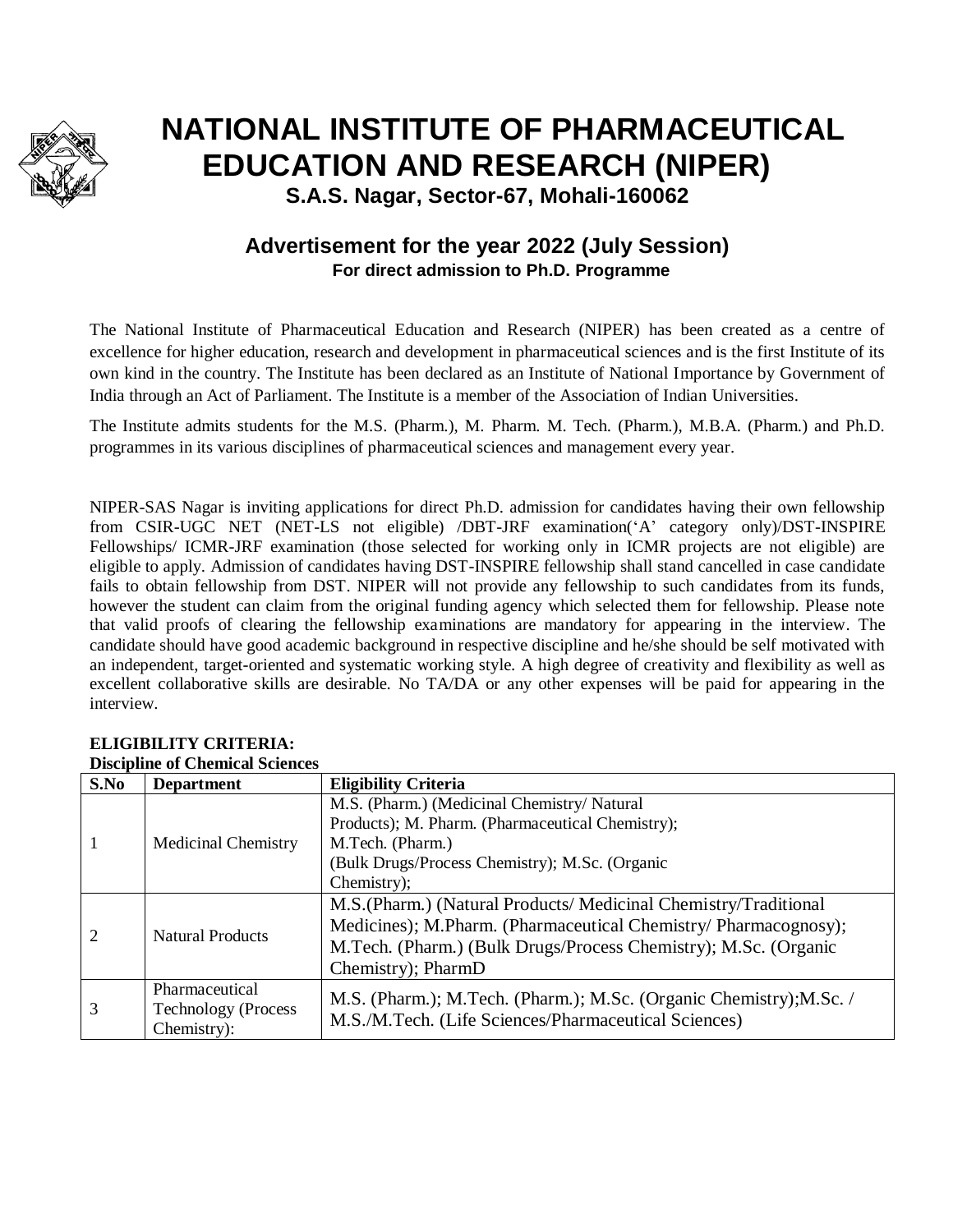#### **Discipline of Pharmaceutical Sciences**

| S.No | <b>Department</b>    | <b>Eligibility Criteria</b>                                                                                                                                                                                      |
|------|----------------------|------------------------------------------------------------------------------------------------------------------------------------------------------------------------------------------------------------------|
| 4    | <b>Pharmaceutics</b> | M.S. (Pharm.) (Pharmaceutics/Biotechnology/Pharmacology); M.Pharm.<br>(Pharmaceutics /Formulations); M.Tech. (Pharm.) (Biotechnology);<br>M.Tech. (Biomedical Engineering/Biotechnology/Chemical<br>Engineering) |

#### **Discipline of Biological Sciences**

| S.No | <b>Department</b> | <b>Eligibility Criteria</b>                                     |
|------|-------------------|-----------------------------------------------------------------|
|      |                   | M.S. (Pharm.)/M.Pharm./M.Tech. (Pharm.) (Medicinal Chemistry/   |
|      |                   | Pharmaceutical Chemistry/Natural Products/Pharmacology and      |
|      |                   | Toxicology/Formulation/Biotechnology/Pharmaceutics/             |
|      | Biotechnology     | Pharmacoinformatics); M.E./M.Tech./M.Sc. (Biotechnology/Life    |
|      |                   | Sciences/Computational Sciences; Biochemistry/ Botany/ Zoology/ |
|      |                   | Physiology/ Life Sciences/ Organic Chemistry/ Pharmaceutical    |
|      |                   | Chemistry); M.V.Sc.; MCA                                        |

Candidate should have passed the qualifying degree with a minimum of 60% marks in aggregate or CGPA of **6.75** on a 10 point scale wherever grades are awarded or equivalent as determined by Board of Studies and Research of NIPER (Percentage of marks or CGPA so calculated will be based on the norms fixed by the concerned University / Institution or aggregate marks or CGPA scored by the candidate for all years of the qualifying degree, in case University /Institution has not prescribed any norm for calculating such percentage or CGPA). Passing of GPAT/GATE/NET is an essential qualification

#### **General Instructions:**

#### **Ph.D. Batch 2022-2023**

| <b>Onetime payment of</b><br><b>Charges</b> | <b>General</b><br><b>OBC/</b><br>$EWS$ (Rs.) | <b>SC/ST</b><br>(Rs.) | <b>Govt.,/ Industry</b><br>Sponsored(Rs.) |
|---------------------------------------------|----------------------------------------------|-----------------------|-------------------------------------------|
| <b>Admission Fee</b>                        | 3,333                                        | 3,333                 |                                           |
| <b>Alumni Fund</b>                          | 7,508                                        | 7,508                 |                                           |
| <b>Hostel Admission</b>                     | 3,333                                        | 3,333                 |                                           |
| <b>Group Insurance</b><br>(for 2 years)     | 5,390                                        | 5,390                 |                                           |
| <b>Security Amount (Refundable)</b>         | 27,500                                       | 27,500                |                                           |
| <b>Placement Fee</b>                        | 3,080                                        | 3,080                 |                                           |
| <b>Total A</b>                              | 50,144                                       | 50,144                | 76,357*                                   |
| <b>CHARGES PAYABLE FOR EACH SEMESTER</b>    |                                              |                       |                                           |
| <b>Tuition Fee</b>                          | 23,656                                       | $\blacksquare$        |                                           |
| <b>Examination/Evaluation Fee</b>           | 1,045                                        | 1,045                 |                                           |
| <b>Registration Fee</b>                     | 1,265                                        | 1,265                 |                                           |
| <b>Sports</b>                               | 1,045                                        | 1,045                 |                                           |
| <b>Computer Contingency</b>                 | 1,045                                        | 1,045                 |                                           |
| <b>Medical Charges</b>                      | <b>1000</b>                                  | 1,000                 |                                           |